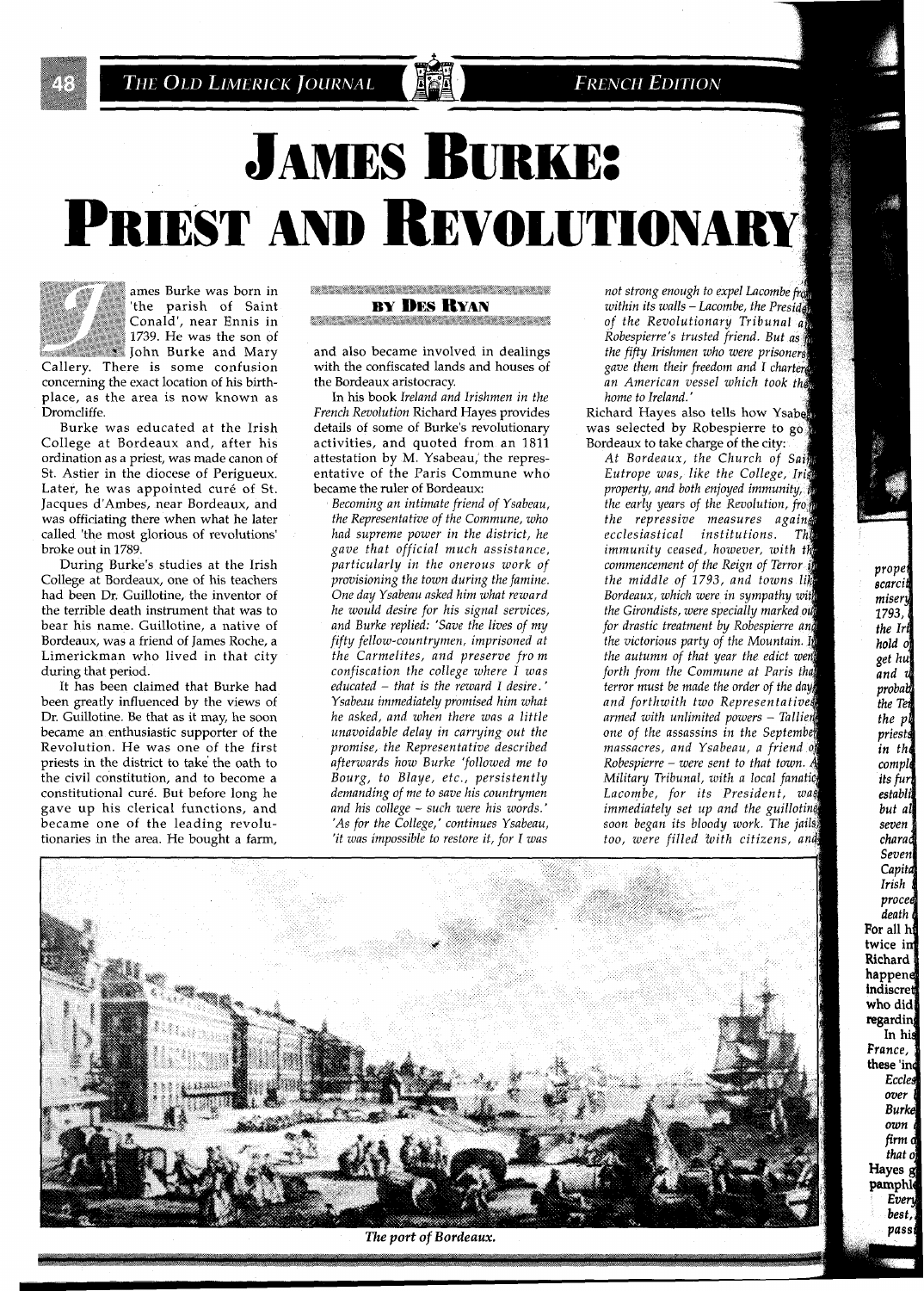# THE OLD LIMERICK JOURNAL

## **FRENCH EDITION**



*A revolutionary committee at work.* 

*property was sequestered, while a scarcity of food intensified the general misery of the inhabitants. In October, 1793, a furious mob of Jacobins attacked the Irish College. Some of the mob laid hold of him as he was endeavouring to get hurriedly away, but his soutane, old and worn, we are told, gave way, probably saving his life. A month later, the Terrorist, Lacombe, officially invaded the place and put the students and priests under arrest, imprisoning them in the Carmelite convent. He took complete possession of the College with its furniture, plate, linen and stores, and established there not only his own family but also his Military Tribunal, whose seven judges, on account of their vicious characters, were known locally as The Seven Deadly Sins ('Les Sept Pe'che's Capitaux'). From within the walls of the Irish Seminary he and his accomplices proceeded to scatter frightfulness and death on all sides.* 

For all his revolutionary zeal, Burke was twice imprisoned by the new regime. Richard Hayes has explained why this happened: 'Burke was guilty of many indiscretions and made many enemies, who did not scruple to spread calumnies regarding his character.'

In his later book *Old Irish Links with France,* Richard Hayes elaborates on these 'indiscretions':

*Ecclesiastical property having been taken over by the State and put up for sale, Burke in March, 1791, purchased by his own account and for the account of a firm of merchants of Bordeaux, including that of the Ursulines, in the city.* 

Hayes goes on to quote a contemporary pamphlet, written by M. Vine:

*Everything seemed to be going on for the best, and the cure' of St. Jacques was passing happy days when a small* 

*'accident', which we shall relate, took place. The 'mos t glorious of Revolutions* ' *was to create difficulties even for its fervent disciples, as Burke discovered to his cost.* 

*The Republic was at war with the chief powers of Europe, and the National Convention in September, 1793, ordered the arrest of all subjects of these powers resident in France. In October, 1793, this was carried out in Bordeaux, and many foreigners were imprisoned in the prison of the Carmelites. Just then, and for some while before, Burke was ill and, notwithstanding every care, the state of his health grew daily worse, and at last he determined to come to Bordeaux to consult a doctor.* 

*On Wednesday, 16 October, 1793, he came by boat to the city, but on the evening of the 18th at midnight a police officer placed him formally under arrest. The state of his health was so bad, however, that he did not remove him, but left two gendarmes in the house where he was staying.* 

*This was a hard blow for the patriotic Burke. On the 19th October he addressed a petition to the Representatives for his release. 'Burke begs of you, fathers of the people', he wrote, 'to give him the justice due to a constitutionalist priest, paid by the State and himself a sincere Republican. He is not a Frenchman, it is true; since, even under the old re'gime, one could not hold a benefice without being French (with all the more reason a benefice in charge of souls), he is therefore not to presume that the decre e affects the priests in the service of the Republic, being all French before their appointment* - *otherwise such would have been null and void. It is on account of this that he has every reason to hope that your justice will release him on bail;*  *and once his health is re-established he will go wherever he is ordered'. To this appeal no reply came from the Representatives.* 

A few weeks later, Burke addressed the *Comite' de Surveillance* in similar terms, ' adding that he had the pleasure of displeasing some of the *noblesse* of his / parish and their agents, and that, as a result, these had spread calumnious  $\cdot$ reports about him. He stated, too, that his means were limited and that he could no longer afford to pay the expenses of the four Volunteer guards who were placed over him, while at the same time he offered to produce documents proving his innocence. Again, there was no reply, and, at last, after a final appeal to Ysabeau, he got his release and returned to his farm.

A month later, while Ysabeau was presiding at a meeting of the National Club in Bordeaux one evening, Burke appeared there and presented a silver plate as a gift to the Republic. The Representative congratulated him on his patriotism and, as a former Oratorian, was delighted to see a curé who had apostasised like himself. He flattered Burke with pleasant words and invited him to spend the next day at his house. They became intimate friends and, to give a more complete proof of his revolutionary zeal, Burke obtained from Ysabeau an order permitting him to demolish his church building and sell its materials.

Richard Hayes quotes from a description of Burke by one of his many enemies:

*Burke, an Irishman, had bought his church which was quite new, and demolished it in order to sell, or devote to some other purpose, its materials. He is a playboy and was a smuggler before the Revolution. He told me not long ago that he would like to return to Ireland, and that he would never again ascend the altar steps. Why did he not do so more than twenty years ago, seeing that he did not wish to become better?* 

Vine, in his pamphlet, comments on Burke's action regarding the church, and remarks that 'the break with his past was now complete'. He continues:

*Forgotten during the height of the Terror, Burke could hope that, with the fall of Robespierre after Thermidor, danger was over for him. It proved to be nothing of the kind. Calumnies and his own indiscretion again brought him under notice. Ysabeau, who had been some time previously recalled from Bordeaux, was again sent there after Thermidor and arrived in August, 1794. Calumnies regarding Burke poured in on him, whom he had once more arrested. He was charged with demanding 200,000 francs IpPsm\_a citizen to whom the money had been given by Ysabeau to purchase lands.* 

*But, after an inquiry into the charge, he was released after his innocence was proved.* 

Ysabeau had been recalled to Paris by the